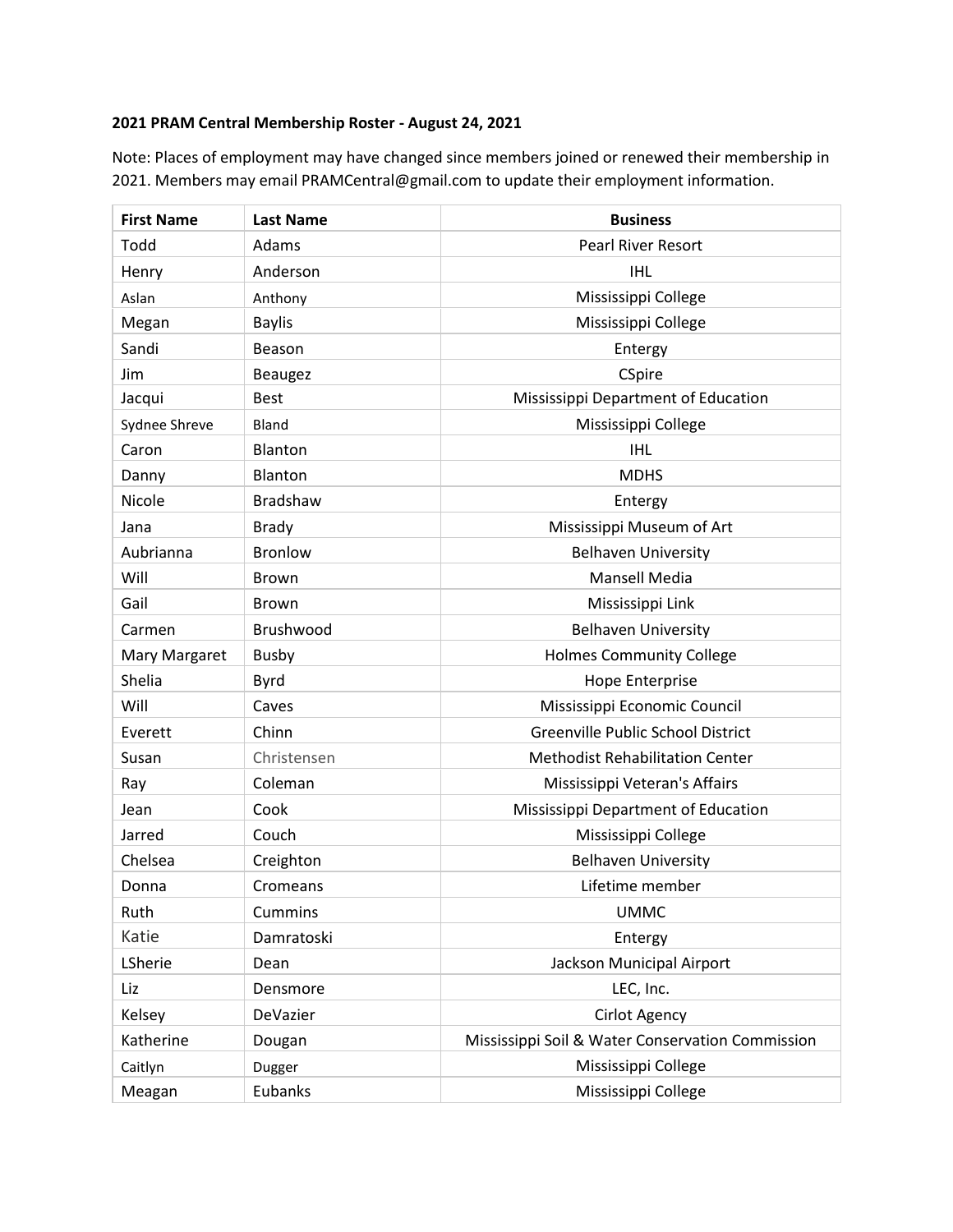| Judy          | Ferguson            | Lifetime member                              |
|---------------|---------------------|----------------------------------------------|
| <b>Brenda</b> | Ferguson            | Logo Store                                   |
| Mike          | Flood               | <b>MDOT</b>                                  |
| Amanda        | Fontaine            | Mississippi Association of Broadcasters      |
| Emily-Kate    | Ford                | Mississippi College                          |
| Daniel        | Forde               | Cirlot                                       |
| Ishmon        | Foster              | Mississippi College                          |
| <b>Briana</b> | Foy                 | Mississippi College                          |
| Leyla         | Goodsell            | Entergy                                      |
| Norman        | Gough               | Lifetime member                              |
| Rose          | <b>Greco Powers</b> | Lifetime member                              |
| Patrice       | Guilfoyle           | <b>UMMC</b>                                  |
| Drew          | Hall                | <b>MDOT</b>                                  |
| <b>Tracy</b>  | Harrison            | Mississippi College                          |
| Mara          | Hartmann            | Entergy                                      |
| Greg          | Hatcher             | Mississippi Industrial Museum                |
| Lisa          | Hathorn             | Gibbes Co.                                   |
| Katelyn       | Head                | <b>Belhaven University</b>                   |
| Megan         | Hendricks           | <b>Molina Health Care</b>                    |
| Celeste       | Hickman             | <b>Baptist Children's Village</b>            |
| Josi          | Hill                | Mississippi College                          |
| Raley         | Holman              | Mississippi College                          |
| Bonnie        | Jackson             | Jackson State University                     |
| Tamica        | Jeuitt              | <b>American Red Cross</b>                    |
| Sherwin       | Johnson             | Jackson Public Schools                       |
| Jovante       | Johnson             | Molina Healthcare of MS                      |
| Corie         | Jones               | Mississippi Department of Education          |
| Jon           | Kalahar             | Mississippi Farm Bureau                      |
| Paul          | Katool              | <b>MDOT</b>                                  |
| Georgette     | Keeler              | Jackson Public Schools                       |
| Kristina      | Kelly               | <b>MS Library Commission</b>                 |
| Kelton        | Kemp                | <b>Belhaven University</b>                   |
| Robyn         | Kennebrew           | Special Olympics of Mississippi              |
| Theresa       | Kennedy             | Fifty-Five Twenty, LLC                       |
| Kristen       | Kern                | Mississippi Academy of Family Physicians     |
| Nell          | Knox                | Mississippi Department of Archives & History |
| Samantha      | Leard               | <b>Belhaven University</b>                   |
| Joey          | Lee                 | Entergy                                      |
| Robert        | Lesley              | <b>Atmos Entergy</b>                         |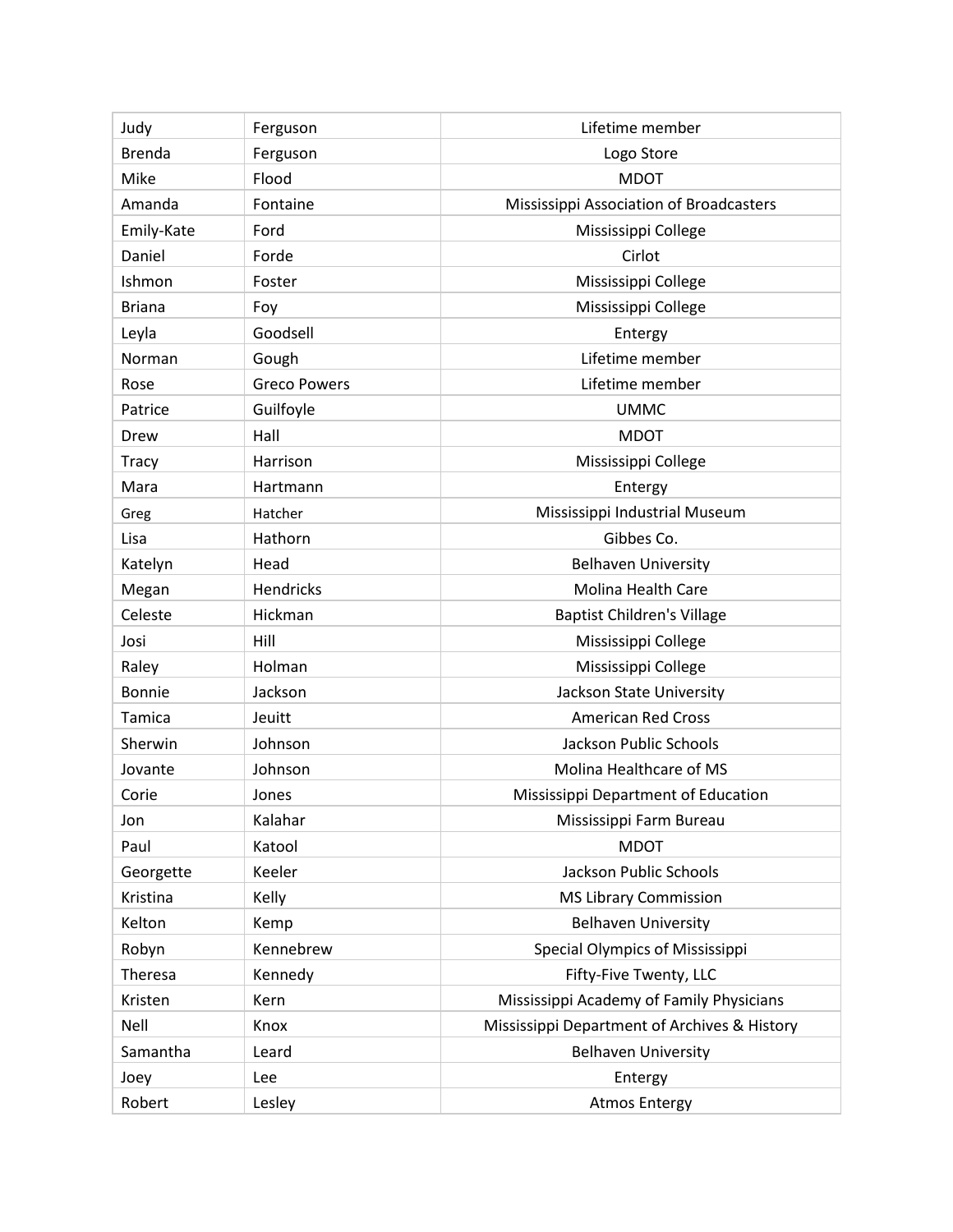| Chantel         | Lott             | Mississippi Department of Child Protection Services          |
|-----------------|------------------|--------------------------------------------------------------|
| Vanessa         | Lowe             | <b>MDHS</b>                                                  |
| Alexander       | Lowery           | Mississippi Farm Bureau                                      |
| Waverly         | McCarthy         | <b>MDOT</b>                                                  |
| Lindsay         | McMurtray        | <b>UMMC</b>                                                  |
| Carey           | Miller           | <b>Methodist Rehabilitation Service</b>                      |
| Christopher     | Mims             | <b>American Heart Association</b>                            |
| Shanderia       | Minor            | <b>MPB</b>                                                   |
| Kaylee          | Mitchell         | Liquid Creative                                              |
| Bill            | Moak             | Belhaven                                                     |
| Erica           | Moore            | <b>Pearl River Resort</b>                                    |
| Bobby           | Morgan           | <b>Atmos Entergy</b>                                         |
| Christian       | Patterson        | U.S. Army Engineer Research and Development Center<br>(ERDC) |
| Rob             | Pettit           | Entergy                                                      |
| Jace            | Ponder           | <b>MDOT</b>                                                  |
| Wendy           | Powell           | Mississippi Association of Self Insurers                     |
| Lee             | Ragland          | Godwin                                                       |
| <b>Beth</b>     | Reiss            | Mississippi Insurance Department                             |
| Kelly           | Richardson       | <b>MEMA</b>                                                  |
| Leah            | Robinson         | MLR, LLC                                                     |
| Katy            | Roh              | <b>MDOT</b>                                                  |
| Marc            | Rolph            | <b>UMMC</b>                                                  |
| Shawn           | Rossi            | Mississippi Hospital Association                             |
| Shirley         | Rutland          | Lifetime member                                              |
| Maddie          | Saxton           | Jones Walker                                                 |
| Jan             | Schaefer         | <b>MDRS</b>                                                  |
| <b>Bill Bob</b> | Sekul            | <b>MDOT</b>                                                  |
| Jessica         | Simien Lofton    | Lofton & Company Brands                                      |
| JasN            | Smith            | <b>MDOT</b>                                                  |
| Pete            | Smith            | Mississippi Department of Education                          |
| Morgan          | Stewart          | <b>MDHS</b>                                                  |
| Leigh           | Streetman        | Mississippi College                                          |
| NancyKay        | Sullivan Wessman | Lifetime member                                              |
| Shannon         | Tatum            | Jackson State University                                     |
| Chrystelle      | Thames           | <b>Baptist Children's Village</b>                            |
| Sabrina         | Turner           | Cirlot Agency                                                |
| Chris           | Turner           | <b>MDOT</b>                                                  |
| <b>Barin</b>    | von Foregger     | <b>MPB</b>                                                   |